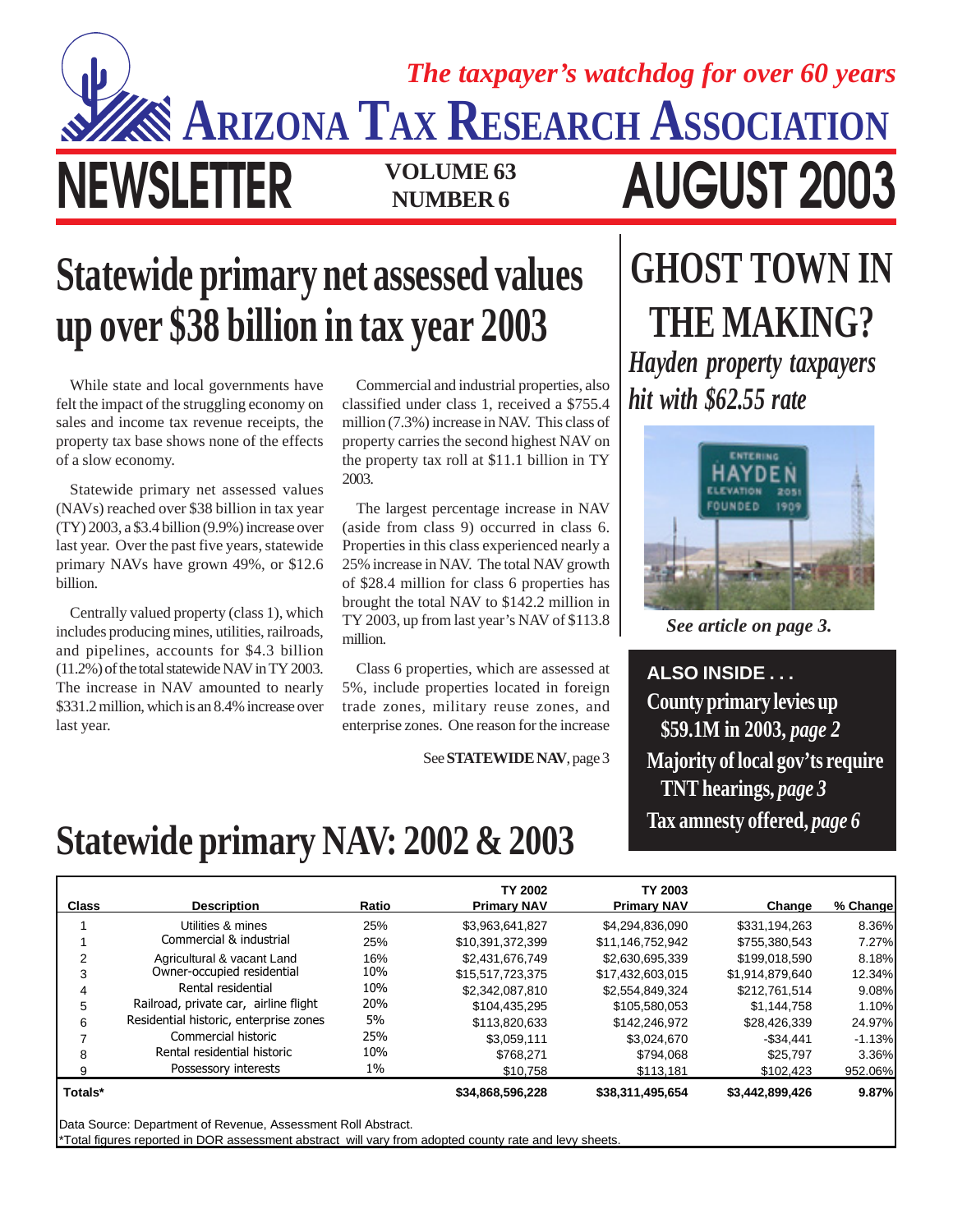# **County primary levies up \$59.1 million in 2003**

Total county primary property taxes grew \$59.1 million over last year, an increase of 9.7%, bringing this year's total county primary levies to \$670.8 million. The fiveyear growth in primary taxes has exceeded 56%, resulting in \$241.2 million in additional primary levies, which equates to an average increase of over 11% per year.

All counties, except for one, were required to hold truth in taxation (TNT) hearings because of their decision to raise taxes. Pima County led the way with the largest rate increase of more than 14 cents over the TNT rate. Next was Yavapai County, adopting a rate that was 12 cents greater than the TNT rate, and Pinal County adopted the third largest rate increase with an adopted rate that was 8.5 cents above the TNT rate.

In order to avoid a tax increase, TNT laws require state and local governments to recognize property valuation increases (excluding new construction) with a commensurate drop in the primary property tax rate so that the only growth in the

| County     | TY 2002<br><b>Primary Rate</b> | TY 2003<br><b>Primary Rate</b> | TNT Rate | <b>Rate Increasel</b><br><b>Over TNT</b> |
|------------|--------------------------------|--------------------------------|----------|------------------------------------------|
| Apache     | 0.3632                         | 0.3696                         | 0.3422   | 0.0274                                   |
| Cochise    | 2.9373                         | 2.9373                         | 2.9108   | 0.0265                                   |
| Coconino   | 0.4153                         | 0.4753                         | 0.4047   | 0.0706                                   |
| Gila       | 4.4100                         | 4.4100                         | 4.3592   | 0.0508                                   |
| Graham     | 1.7912                         | 1.7912                         | 1.7784   | 0.0128                                   |
| Greenlee   | 0.5764                         | 0.8492                         | 0.8325   | 0.0167                                   |
| La Paz     | 2.2500                         | 2.2500                         | 2.2107   | 0.0393                                   |
| Maricopa   | 1.2108                         | 1.2108                         | 1.1594   | 0.0514                                   |
| Mohave     | 1.7500                         | 1.7500                         | 1.7184   | 0.0316                                   |
| Navajo     | 0.6909                         | 0.4772                         | 0.6684   | (0.1912)                                 |
| Pima       | 4.0720                         | 4.0720                         | 3.9256   | 0.1464                                   |
| Pinal      | 4.4532                         | 4.4532                         | 4.3681   | 0.0851                                   |
| Santa Cruz | 3.3487                         | 3.3487                         | 3.2814   | 0.0673                                   |
| Yavapai    | 1.6072                         | 1.6808                         | 1.5595   | 0.1213                                   |
| Yuma       | 2.3180                         | 2.3180                         | 2.2920   | 0.0260                                   |

property tax levy is the result of new construction. If jurisdictions choose to exceed the TNT limit, that is, increase taxes over the prior year excluding new construction, they are required to notice

taxpayers and hold a public hearing regarding the tax increase.

Over time, more and more counties have made the decision to increase primary property taxes above TNT levels. In fact, 14

#### See **COUNTIES**, page 3

### **County primary levies compared: 1998, 2002, and 2003**

|               | TY 1998             | <b>TY 2002</b>      | TY 2003             |              |           |               |         |
|---------------|---------------------|---------------------|---------------------|--------------|-----------|---------------|---------|
| <b>County</b> | <b>Primary Levy</b> | <b>Primary Levy</b> | <b>Primary Levy</b> | 1-Yr Chq     | $%$ Chg   | 5-Yr Chg      | % Chg   |
| Apache        | \$1,049,245         | \$1,001,954         | \$1,106,417         | \$104,463    | 10.43%    | \$57,172      | 5.45%   |
| Cochise       | 13,338,403          | \$15,794,952        | \$16,754,694        | \$959,742    | 6.08%     | \$3,416,291   | 25.61%  |
| Coconino      | 2,948,055           | \$4,354,424         | \$5,307,525         | \$953,101    | 21.89%    | \$2,359,470   | 80.03%  |
| Gila          | 10,527,882          | \$14,624,715        | \$15,298,550        | \$673,835    | 4.61%     | \$4,770,668   | 45.31%  |
| Graham        | 1,084,354           | \$1,736,915         | \$1,801,605         | \$64,690     | 3.72%     | \$717,251     | 66.15%  |
| Greenlee      | 500,000             | \$1,039,574         | \$1,208,203         | \$168,629    | 16.22%    | \$708,203     | 141.64% |
| La Paz        | 2,331,620           | \$2,711,525         | \$2,795,660         | \$84,135     | 3.10%     | \$464,040     | 19.90%  |
| Maricopa      | 183,750,071         | \$277,949,612       | \$308,122,580       | \$30,172,968 | 10.86%    | \$124,372,509 | 67.69%  |
| Mohave        | 15,764,559          | \$18,283,834        | \$20,296,378        | \$2,012,544  | 11.01%    | \$4,531,819   | 28.75%  |
| Navajo        | 2,819,270           | \$3,890,835         | \$2,976,547         | (\$914,288)  | $-23.50%$ | \$157,277     | 5.58%   |
| Pima          | 135,703,701         | \$190,135,349       | \$204,515,149       | \$14,379,800 | 7.56%     | \$68,811,448  | 50.71%  |
| Pinal         | 25,021,475          | \$36,378,177        | \$42,386,646        | \$6,008,469  | 16.52%    | \$17,365,171  | 69.40%  |
| Santa Cruz    | 5,770,881           | \$7,637,148         | \$8,039,398         | \$402,250    | 5.27%     | \$2,268,517   | 39.31%  |
| Yavapai       | 17,883,500          | \$22,310,000        | \$25,495,163        | \$3,185,163  | 14.28%    | \$7,611,663   | 42.56%  |
| Yuma          | 11,033,320          | \$13,826,873        | \$14,648,440        | \$821,567    | 5.94%     | \$3,615,120   | 32.77%  |
|               | \$429,526,336       | \$611,675,887       | \$670,752,955       | \$59,077,068 | 9.66%     | \$241,226,619 | 56.16%  |

**ARIZONA TAX RESEARCH ASSOCIATION Kevin Kinsall........................................Chairman Kevin J. McCarthy ................................President** Michael E. Hunter ....<br>Jennifer Schuldt ........ **Jennifer Schuldt ...........Senior Research Analyst Carmen Florez-Lucero..............Office Manager**

**2** 

**Published 10 times annually by the Arizona Tax Research Association, a nonprofit organization whose purpose is to promote efficiency and economy in Arizona government and reductions at all levels. Permission to reprint is granted to all publications giving appropriate credit to the Arizona Tax Reseach Association.**

*Serving Arizona's taxpayers since 1940.*

**1814 W. Washington Street Phoenix, Arizona 85007 (602) 253-9121 FAX (602) 253-6719 www.arizonatax.org**

**atra@arizonatax.org**

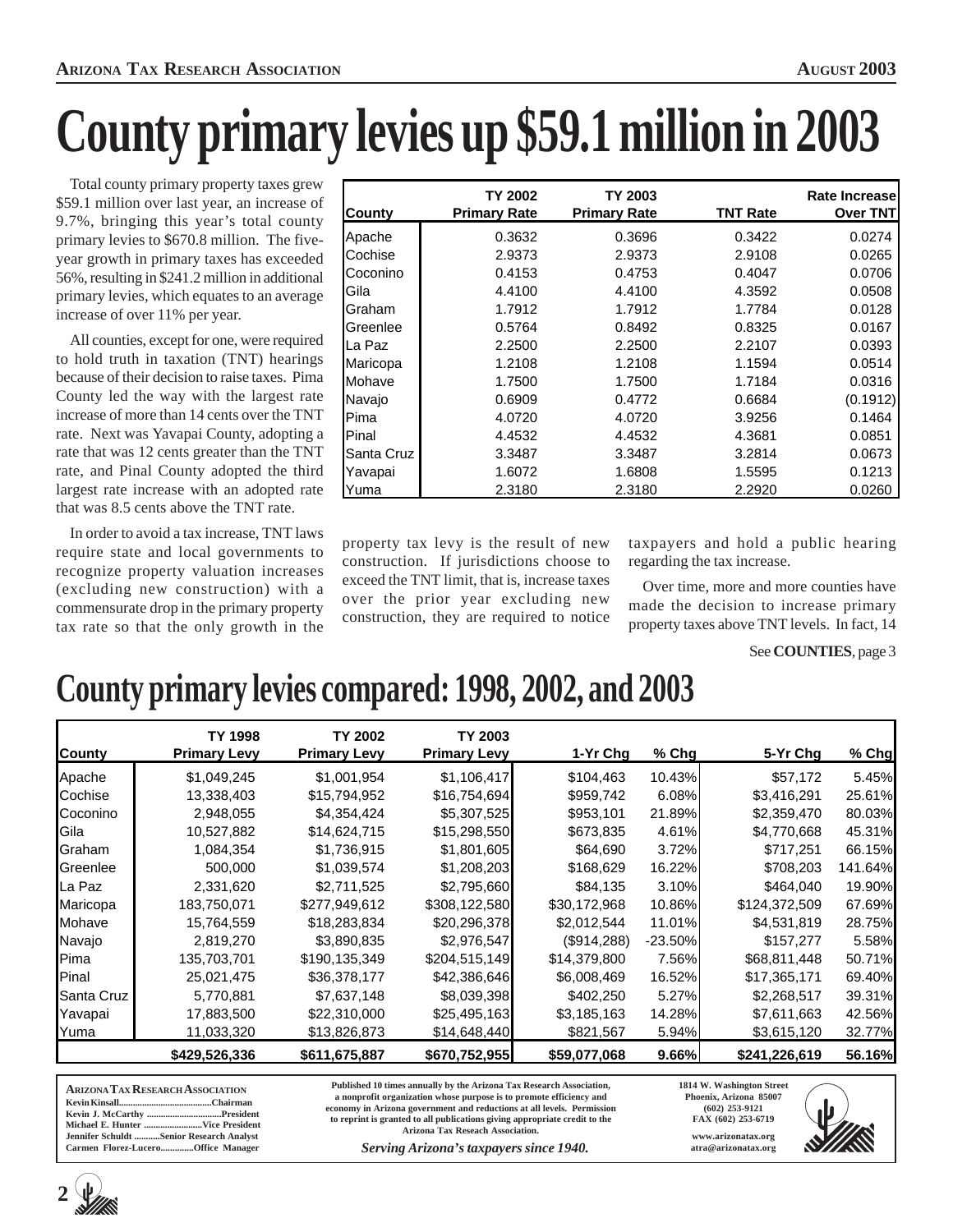# **COUNTIES** *Continued from page 2*

out of the 15 counties were required to publish TNT notices and hold hearings because of their decision to increase taxes over the past two years. The only county that did not raise taxes in TY 2003 was Navajo County. However, Navajo County's tax cut this year was the direct result of the loss of a court case for exceeding their levy limit over the past three years (See the *ATRA Newsletter for April 2003*).

| County     | TY 2003<br><b>Primary Levy</b> | TY 2003<br><b>TNT Levy</b> | Over (Under)<br><b>TNT Levy</b> |
|------------|--------------------------------|----------------------------|---------------------------------|
| Apache     | \$1,106,417                    | \$1,024,461                | \$81,956                        |
| Cochise    | \$16,754,694                   | \$16,603,283               | \$151,411                       |
| Coconino   | \$5,307,525                    | \$4,563,272                | \$744,253                       |
| Gila       | \$15,298,550                   | \$15,122,212               | \$176,338                       |
| Graham     | \$1,801,605                    | \$1.788.754                | \$12,851                        |
| Greenlee   | \$1,208,203                    | \$1,184,453                | \$23,750                        |
| La Paz     | \$2,795,660                    | \$2,746,798                | \$48,862                        |
| Maricopa   | \$308,122,580                  | \$295,053,416              | \$13,069,164                    |
| Mohave     | \$20,296,378                   | \$20,068,323               | \$228,055                       |
| Navajo     | \$2,976,547                    | \$3,303,483                | ( \$326, 936)                   |
| Pima       | \$204,515,149                  | \$197,493,587              | \$7,021,562                     |
| Pinal      | \$42,386,646                   | \$41,576,354               | \$810,292                       |
| Santa Cruz | \$8,039,398                    | \$7,877,885                | \$161,513                       |
| Yavapai    | \$25,495,163                   | \$23.654.598               | \$1,840,565                     |
| Yuma       | \$14,648,440                   | \$14,483,880               | \$164,560                       |
| Totals     | \$670,752,955                  | \$646,544,759              | \$24,208,196                    |

A comparison of the percentage increases (see table on bottom of page 2) in county primary property taxes over last year shows that Coconino County received the largest jump, with levies increasing 21.9% (\$953,101). Pinal County had the second largest percentage increase of 16.5% (\$6,008,469), Greenlee County increased its levy 16.2% (\$168,629), followed by Yavapai County, with a 14.3% (\$3,185,163) increase in TY 2003.

This year is a prime example of how increased property values translate into higher property taxes when local governments choose to adopt a tax rate

higher than the TNT rate. Comparing TNT levels to adopted primary levies for each county shows a collective increase in primary property taxes of approximately \$24.3 million in TY 2003.

Just by holding their primary rates constant from TY 2002, ten counties levied an additional \$22 million in primary property taxes as a result. Four other counties raised their primary tax rates and only one county, which was Navajo County, dropped their primary tax rate.

*Jennifer Schuldt*

## **Two-thirds of counties, colleges, cities & towns exceed TNT limits**

### *59% of school districts also required to hold TNT hearing*

According to a report prepared by staff of the Property Tax Oversight Commission, 53 out of 72 local jurisdictions, including community colleges, cities and towns, and counties, increased property taxes in TY 2003 and were required to hold TNT hearings.

The top two-thirds in this group that adopted the highest tax rate increases included the Town of Superior, which adopted the highest increase of \$1.701 over the TNT rate, Gila county, with an adopted rate that was \$0.2782 cents more than TNT, the Town of Florence adopted a rate \$0.2149 cents above TNT, and the City of Williams adopted a rate that exceeded TNT by \$0.2126.

Other local jurisdictions that adopted rates more than 10 cents over the TNT limit included the Town of Kearney (\$0.1478), Pima County (\$0.1464), Sierra Vista (\$0.1426), Casa Grande (\$0.131), Yavapai County (\$0.1213), and Holbrook (\$0.1006).

#### **School Districts**

As for Arizona's 227 school districts (including joint technological education districts), 133 districts were required to hold a hearing either because they exceeded their TNT base limit or budgeted for "adjacent ways" or "liabilities in excess" property tax levies. The total budgeted amount for

## **STATEWIDE NAV UP \$38 BILLION**

*Continued from page 1*

in NAV is attributable to the increase in the number of properties qualifying for the lower assessment ratio given under class 6. The total number of parcels qualifying under class 6 is 3,597 in TY 2003, up 181 parcels from last year.

Owner-occupied residential properties (class 3), which carry the highest NAV of all properties at 45.5%, reached \$17.4 billion in TY 2003. This represents an increase of \$1.9 billion (12.3%) over last year.

According to county levy limit worksheets, total new construction in TY 2003 amounted to over \$2.2 billion in NAV.

That represents approximately 63% of this year's increase, which means that the NAV of existing property increased by 37% over the past year.

Unless tax rates are adjusted, most taxpayers will see increases in their property tax bills this fall. State and local governments are required to hold TNT hearings if they choose to adopt primary rates that do not adjust for the increase in value.

The State Legislature made the required adjustment while the great majority of counties, cities, and community colleges allowed taxes to increase with the growth in value (See the article on *TNT limits* on this page of the *Newsletter*).

*Jennifer Schuldt*

adjacent ways statewide for FY 2004 is \$56.6 million, 11.5% higher than last year's \$50.7 million. The property taxes that districts' levy for desegregation and excess utilities did not play a role in TNT calculations this year because those budget categories are temporarily capped.



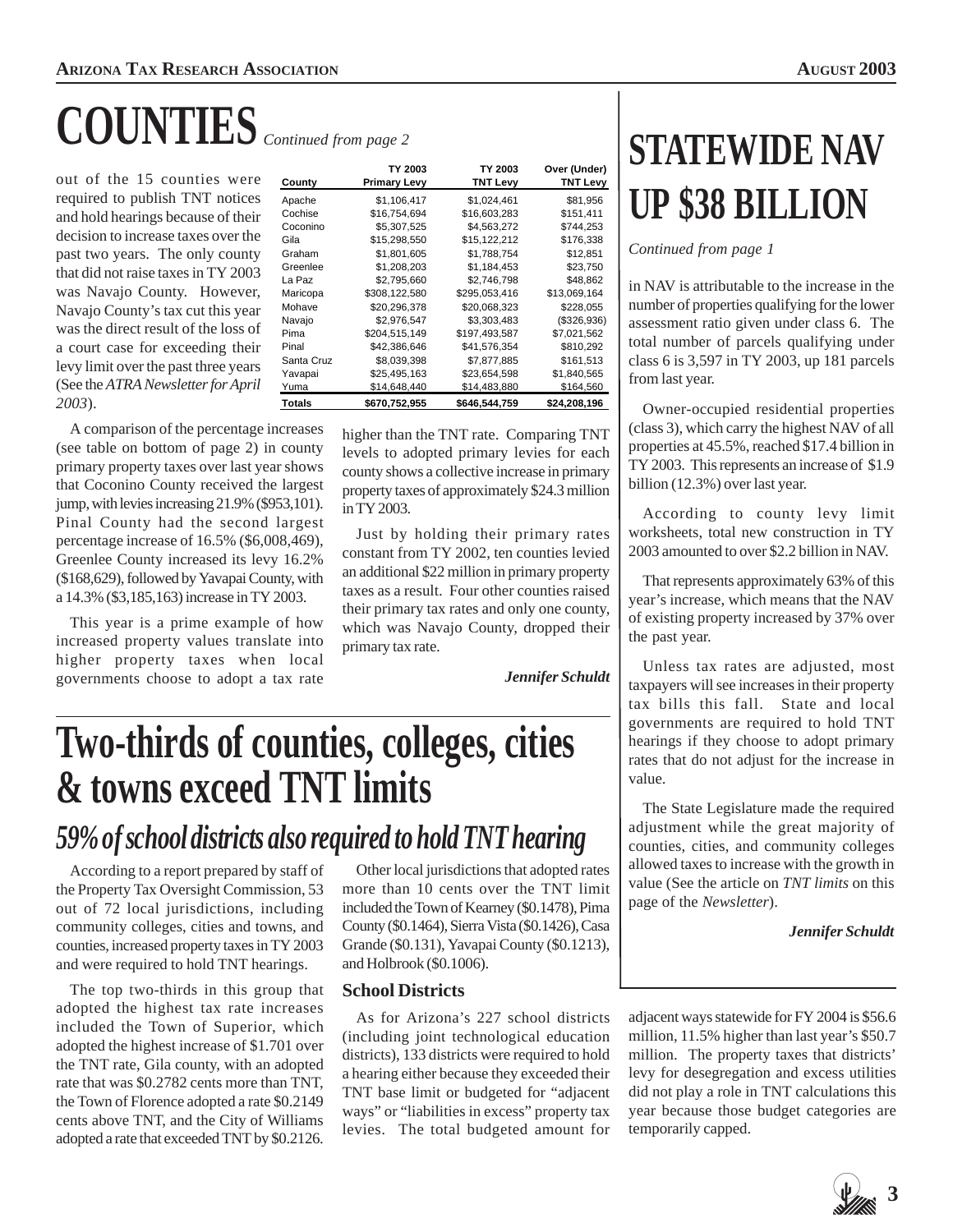# **Hayden property taxpayers hit with \$62.55 rate**

 The total combined property tax rate in the Hayden-Winkelman Unified School District, within the Town of Hayden, has reached an astounding \$62.55 per \$100 of assessed value for tax year 2003. This combined rate, which also includes all county-wide rates, is nearly 40% higher than last year's rate of \$44.81.

#### **HAYDEN-WINKELMAN UNIFIED**

The school district's primary rate increased 28%, from \$7.87 to \$10.07. The district's primary rate is 257% higher than the \$3.92 qualifying tax rate (QTR), used to determine the local property tax portion in the state's equalization formula.

Most of the difference between the QTR and the primary rate is the result of a sizeable gap between the transportation support level (TSL) and the transportation revenue control limit (TRCL). The TSL can change every year, up or down, depending on the number of students qualifying for transportation services and the per-mile funding levels.

Any growth in the TSL gets added to the TRCL. However, the TRCL can only go in one direction — up. The state equalization system recognizes the lesser of the two, the TSL, while school districts adopt the TRCL as part of their budgets. In other words, the difference between the TSL and the TRCL is funded solely by a local property tax.



**The property taxes on Cheryl and Warren Chester's tire and auto parts business total \$7,037 — 16% of the property's full cash value.**

### **Property tax rates on Hayden taxpayers** *2002 and 2003*

|         | 2003    |
|---------|---------|
| 7.8742  | 10.0720 |
| 16.0355 | 23.7403 |
| 15.0700 | 22.8816 |
| 4.4100  | 4.4100  |
| 0.4889  | 0.4717  |
| 0.1000  | 0.1000  |
| 0.0000  | 0.6288  |
| 0.5823  | 0.0000  |
| 0.2000  | 0.2000  |
| 0.0500  | 0.0500  |
| 44.8109 | 62.5544 |
|         | 2002    |

Hayden-Winkelman's 2003 secondary rate increased 48%, from \$16.04 to \$23.74 per \$100. Most of the district's secondary rate (87%) is to pay debt service on bonds that voters authorized in 1992 and 1994. The remainder of the secondary rate is for maintenance and operations (M&O) and K-3 overrides approved in 1998.

An additional five-cent secondary rate is levied for the Cobre Valley Institute of Technology, a joint technological education district that Hayden-Winkelman voters opted to join in 2000.

> Net assessed value (NAV) within the school district has decreased 84% since 1992. Valuations have declined over \$3.1 million since last year, a 32% drop.

#### **TOWN OF HAYDEN**

Meanwhile, Hayden's Town Council adopted a rate of \$22.88 for 2003, up 52% from last year's \$15.07, ignoring pleas from the handful of commercial taxpayers left in the jurisdiction who argued that the town was taxing them off their property.

Hayden's NAV, which dropped 39% since last year, is now pegged at just over \$2.9 million. The town's value in 1992 was over \$26.5 million, 89% higher than it is today. In 1992, the NAV for commercial property in Hayden totaled \$25,779,842, most of which was attributable to the ASARCO mine. By 2003, the commercial NAV had dropped over \$23 million to \$2,292,025.

#### **COUNTY-WIDE RATES**

The total combined rate of \$62.55 also includes several county-wide taxes. Gila County adopted the same \$4.41 rate as last year. The Fire District Assistance Tax (FDAT) remains at 10 cents and the County library tax stayed at 20 cents per \$100.

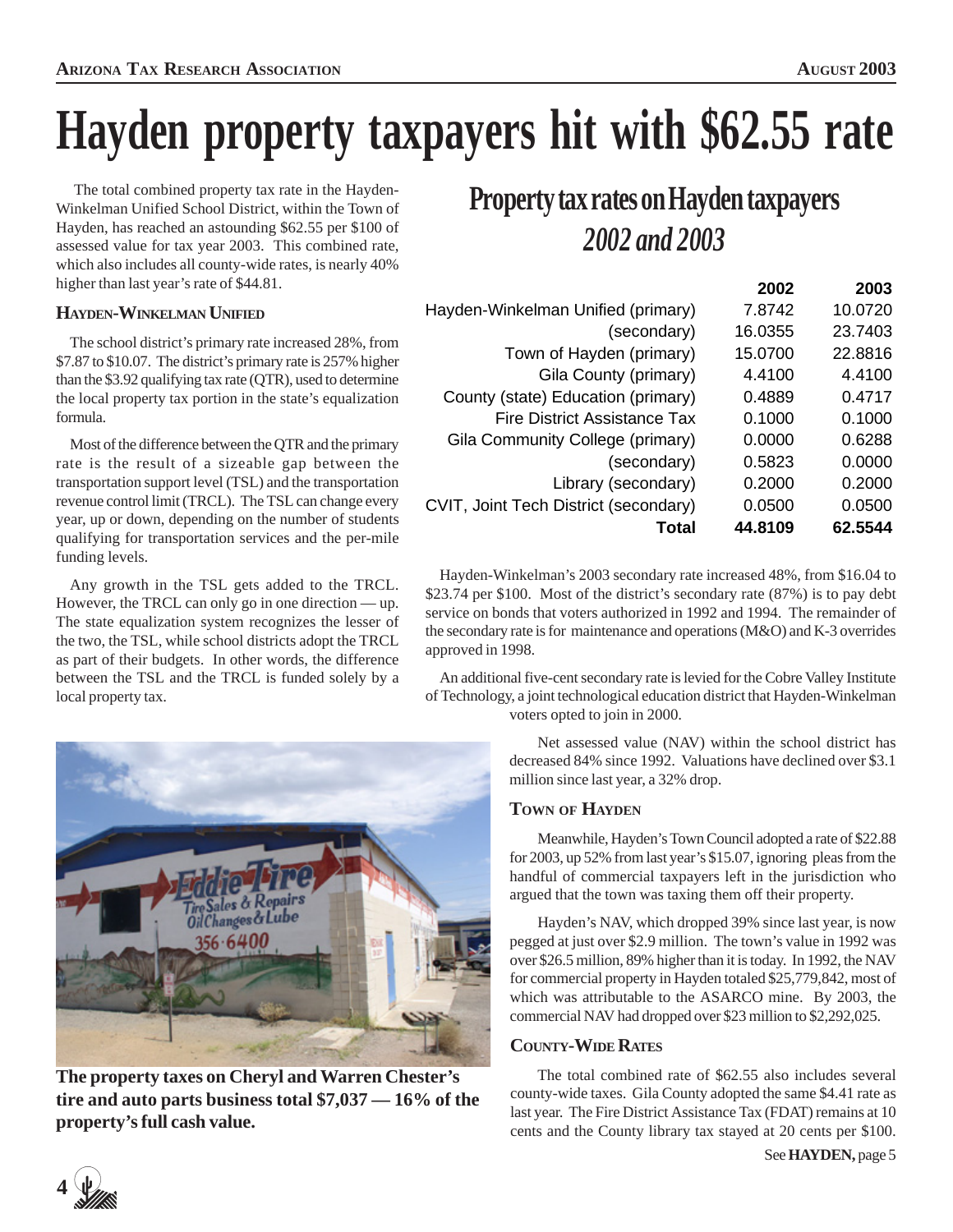# *Continued from page 4* **HAYDEN**

The state-mandated county education rate dropped slightly, from 49 cents to 47 cents, in accordance with the State's truth-in-taxation laws. Finally, the secondary tax (58 cents) levied by Gila County for Eastern Arizona College's operation of the Gila Pueblo campus has been eliminated. In its place, the newly formed Gila County Provisional Community College District (Gila College) has adopted a primary rate of 63 cents.

#### **THE ONE PERCENT CAP**

The Arizona Constitution limits the primary property taxes on residential property. Article IX, Section 18, states that "The maximum amount of ad valorum taxes that may be collected from residential property in any tax year shall not exceed one per cent of the property's full cash value as limited by this section."

This means that homeowner property taxes cannot exceed an effective tax rate (*i.e.* after applying the 35% rebate on the school's primary tax) of \$10.00 per \$100. Any portion of the school's tax rate that cannot be paid by homeowners because of the 35% rebate or the one-percent cap is paid to the school district from the state general fund.

In 1992, the effective primary rate was \$10.79, in other words, 79 cents over the cap. For 2003, the amount over the one-percent cap is \$24.94. Additional state aid will only cover the amount related to the school district primary tax. Because this is well in excess of the school district's \$10.07 rate, Gila County has been required to use "tax reduction rates" to ensure that homeowner tax bills do not exceed the cap.

For example, a homeowner in Hayden had a primary value of \$19,400 in 2002. The assessed value (using a 10% assessment ratio) is \$1,940. The tax would have been \$540.16. However, the maximum amount of primary taxes that can be levied on this property is \$194. Only if the assessed value increases could this maximum tax be increased.



**The Slaters' Napa Auto Parts is one of several closed businesses in Hayden.**

There is no such cap on secondary taxes. In 2002, this homeowner paid \$329.18 in secondary taxes. Based on the same value, this homeowner's secondary taxes will increase to \$467.35.

All other classes, including residential rentals, do not have the protection of a cap. A residential rental property in Hayden valued at \$22,707 paid \$1,017.66 in 2002. Again, based on that same value, this taxpayer's levy will increase to \$1,420.61 in 2003.

#### **COMMERCIAL PROPERTY TAXPAYERS**

In addition to the ASARCO mine, there are about seven businesses currently operating in Hayden. "There used to be a lot more," said Jean Slater who, with her husband Bert, owns property in Hayden that used to be a Napa Auto Parts store. "People just can't afford to stay here anymore."

Warren and Cheryl Chester, owners of Eddie Tire & Auto Parts, will see the 2003 property taxes on their \$45,000 business increase to \$7,037 — nearly \$2,000 more than the amount they paid last year. "We keep waiting for things in this town to turn around," said Cheryl Chester. "I don't know how much longer we can wait."

*Michael Hunter*



#### **Town of Hayden's primary NAV: 1992 to 2003**

#### **Town of Hayden's primary rate: 1992 to 2003**